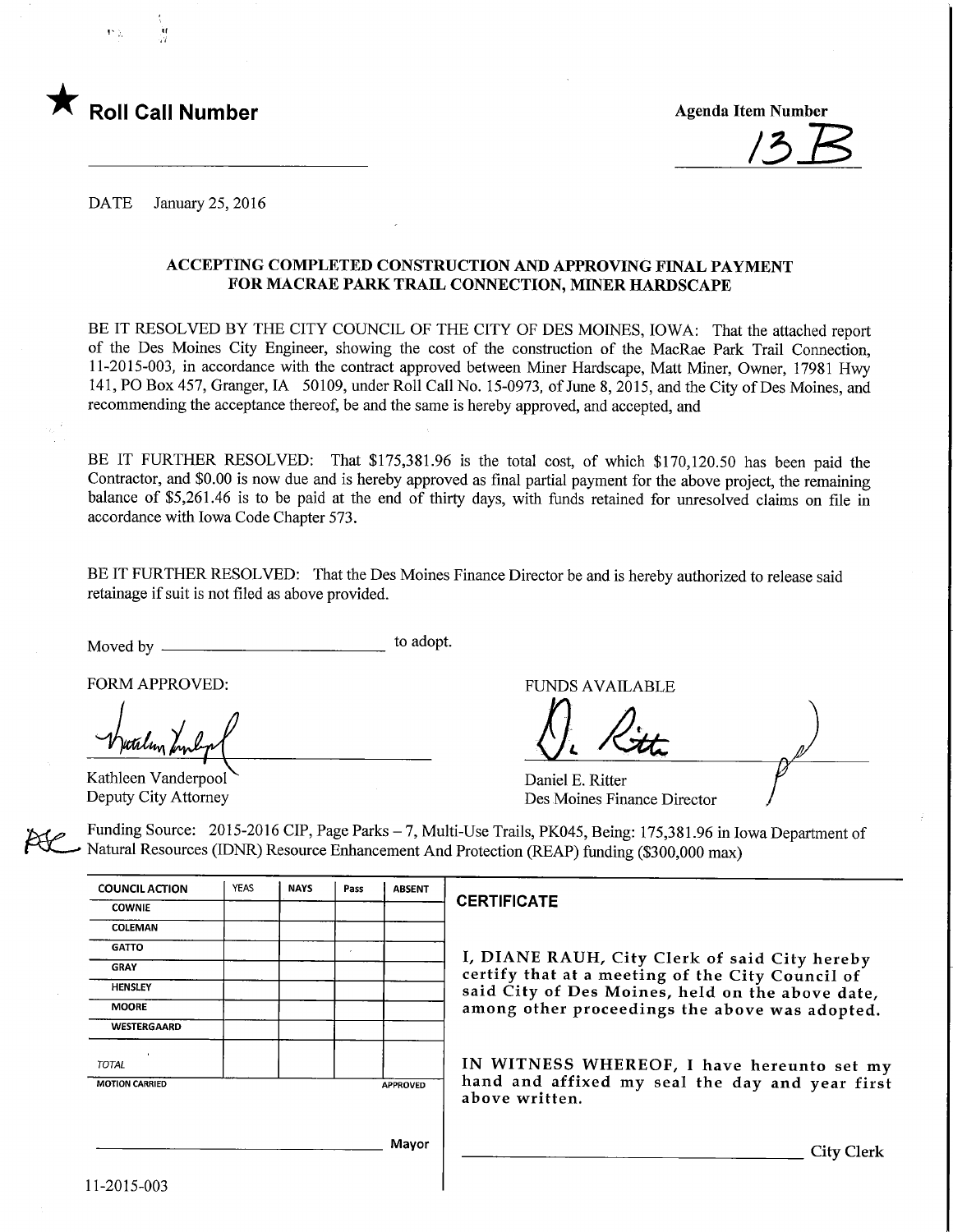### ENGINEERING DEPARTMENT CITY OF DES MOINES, IOWA

 $\mathcal{O}(\frac{1}{2})$ 

 $\frac{\epsilon_f}{\lambda}$ 

 $\bar{z}$ 



# PROJECT SUMMARY

MacRae Park Trail Connection

## Activity ID 11-2015-003

On June 8, 2015, under Roll Call No. 15-0973, the Council awarded the contract for the above improvements to Miner Hardscape, in the amount of \$173,604.60. Tabulated below is a history of project change orders.

| Change<br>Order No. | <b>Initiated By</b> | <b>Description</b>                                   | Amount       |
|---------------------|---------------------|------------------------------------------------------|--------------|
| x.                  | Engineering         | 11/25/2015                                           | \$1,777.36   |
|                     |                     | Adjust plan quantities to as-built quantities.       |              |
|                     |                     | <b>Original Contract Amount</b>                      | \$173,604.60 |
|                     |                     | <b>Total Change Orders</b>                           | \$1,777.36   |
|                     |                     | <b>Percent of Change Orders to Original Contract</b> | 1.02%        |
|                     |                     | <b>Total Contract Amount</b>                         | \$175,381.96 |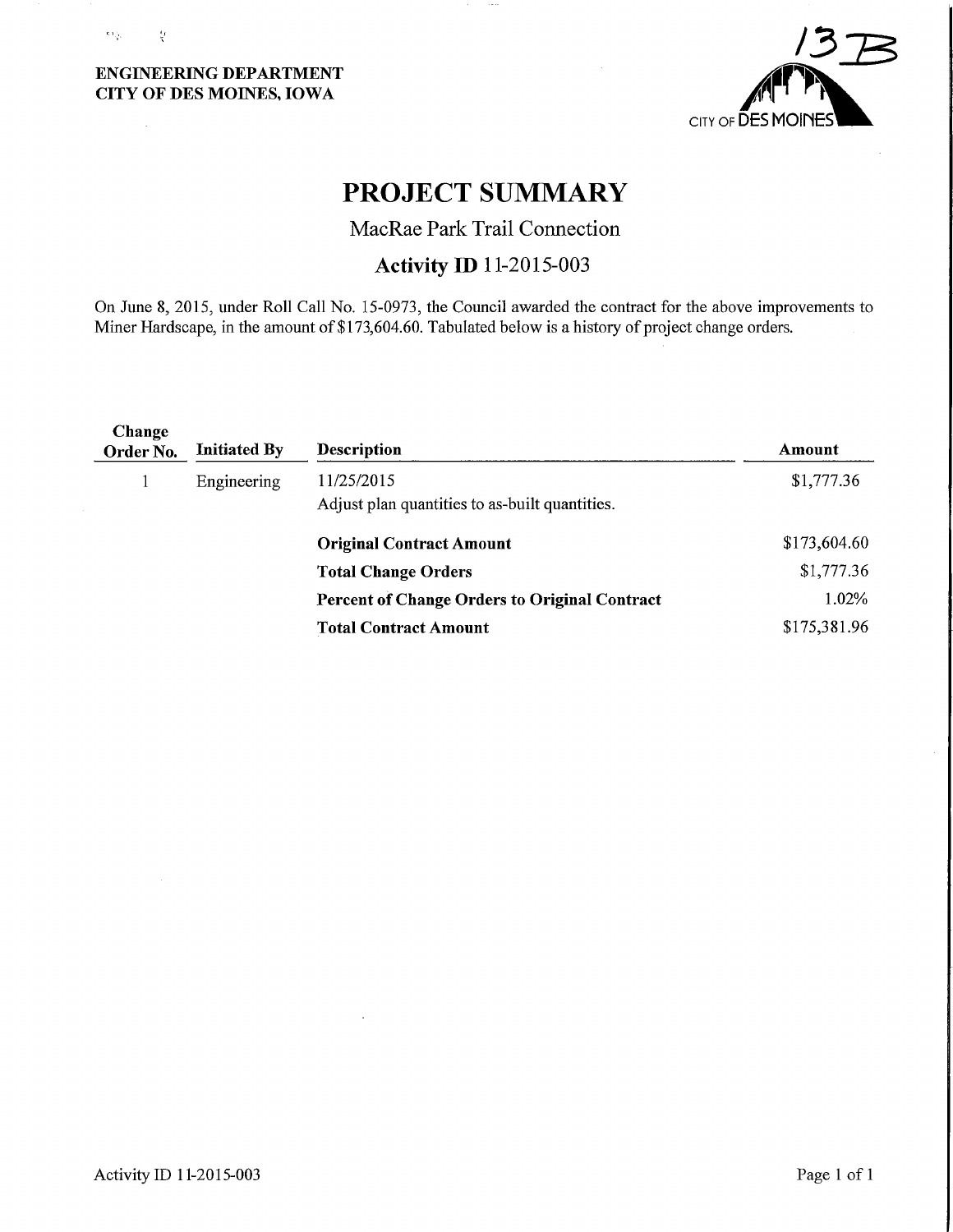

January 25, 2016

 $\cdots$ 

#### CERTIFICATION OF COMPLETION ENGINEERING DEPARTMENT

#### AGENDA HEADING:

Accepting completed construction and approving final payment for the MacRae Park Trail Connection, Miner Hardscape.

#### SYNOPSIS:

Approve the Engineer's Certification of Completion, accept construction of said improvement, and authorize final payment to the contractor.

#### FISCAL IMPACT:

Amount: \$175,381.96 As-Built Contract Cost

Funding Source: 2015-2016 CIP, Page Parks - 7, Multi-Use Trails, PK045, Being: 175,381.96 in Iowa Department of Natural Resources (IDNR) Resource Enhancement And Protection (REAP) funding (\$300,000 max)

#### CERTIFICATION OF COMPLETION:

On June 8, 2015, under Roll Call No. 15-0973, the City Council awarded a contract to Miner Hardscape, Matt Miner, Owner, 17981 Hwy 141, PO Box 457, Granger, IA 50109 for the construction of the following improvement:

MacRae Park Trail Connection, 1 1-2015-003

The improvement includes the construction of a 10-foot wide 6-inch thick Portland Cement Concrete (PCC) recreational trail, earthwork, clearing and grubbing, retaining wall, and other incidental items; in accordance with the contract documents, including Plans File Nos. 568-177/197, along the west side of Bancroft Street, connecting MacRae Park to the American Discovery Trail, Des Moines, Iowa

I hereby certify that the construction of said MacRae Park Trail Connection, Activity ID 11-2015-003, has been completed in substantial compliance with the terms of said contract, and I hereby recommend that the work be accepted. The work commenced on July 15, 2015, and was completed on January 12, 2016.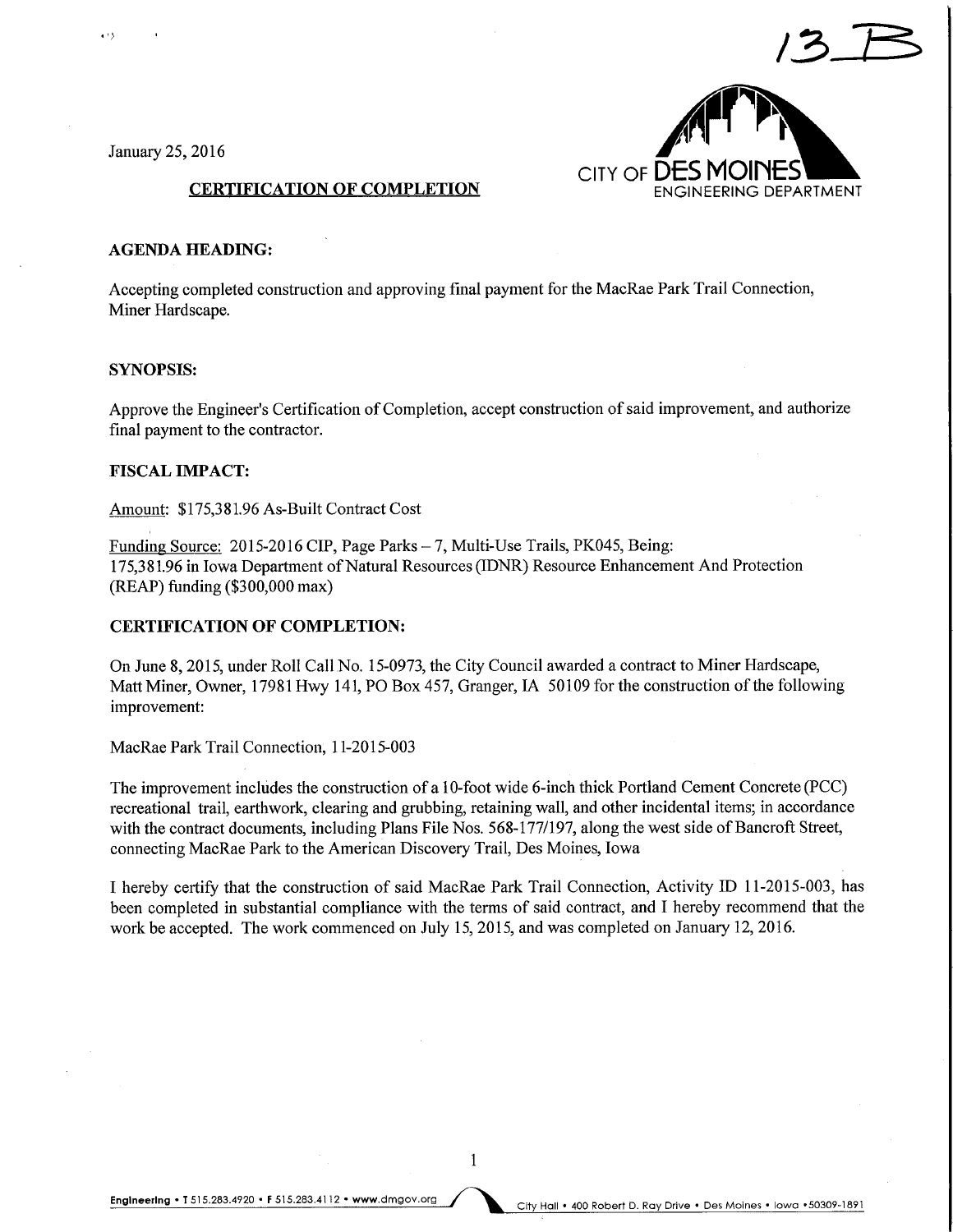I further certify that \$175,381.96 is the total cost of said improvement, of which \$170,120.50 has been paid the Contractor and \$0.00 is now due and is hereby approved as final partial payment for the above project, the remaining balance of \$5,261.46 is to be paid at the end of thirty days, with funds retained for unresolved claims on file in accordance with Iowa Code Chapter 573. The amount of completed work is shown on the attached Estimate of Construction Completed.

Demela 2 Cooksey

Pamela S. Cooksey, P.E. Des Moines City Engineer